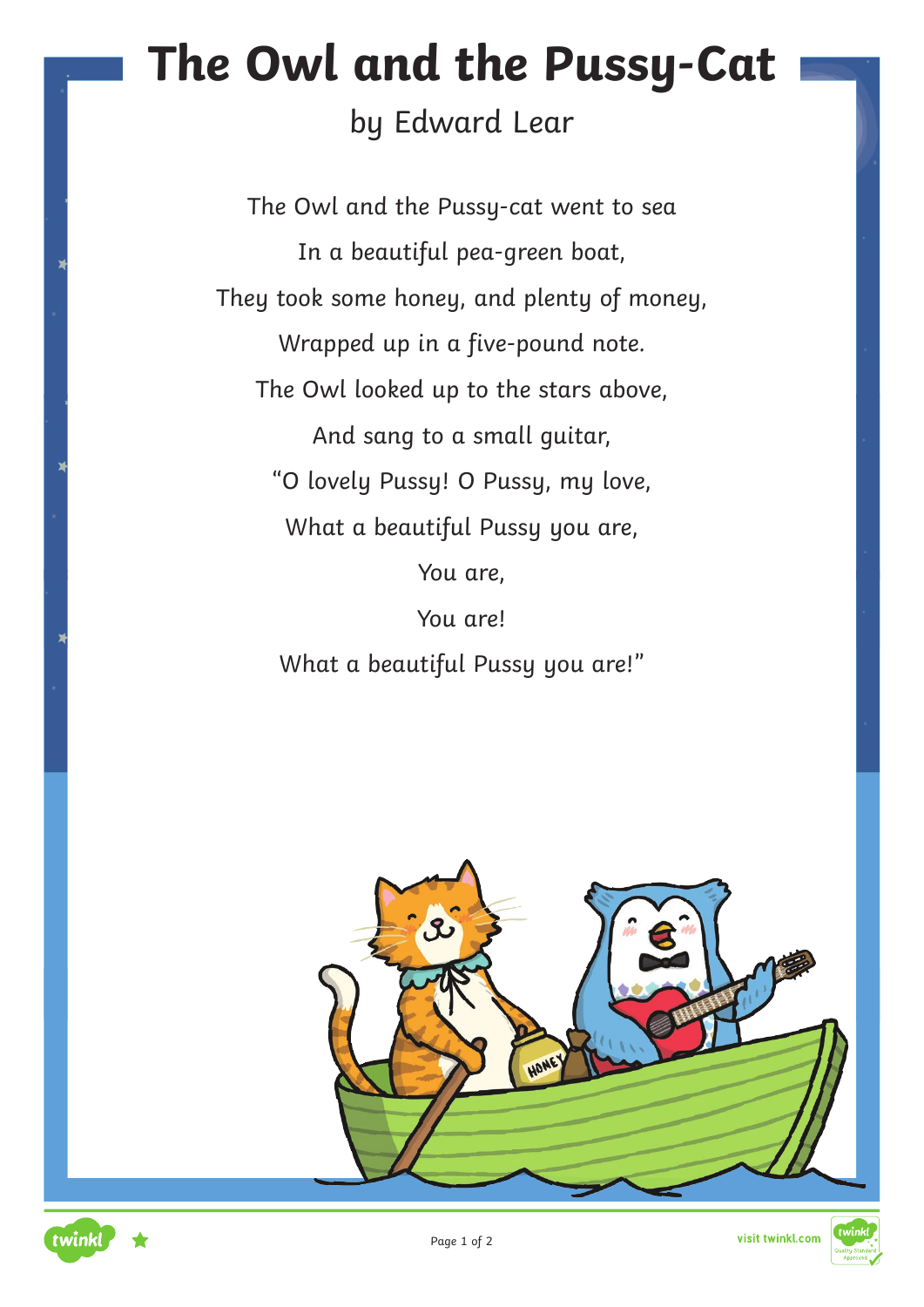# **Questions**

- 1. Who is the poem about? Tick two.
	- $\Box$  an owl
	- $\Box$  a pussycat
	- $\Box$  a tortoise
	- $\Box$  a squirrel
- 2. This is a rhyming poem. Which of these words make a rhyming pair? Tick one.
	- $\Box$  money and note
	- $\Box$  boat and note
	- $\Box$  guitar and love
- 3. What did the Owl and the Pussy-cat take with them? Tick one.
	- $\Box$  a picnic
	- $\Box$  a blanket
	- $\Box$  some honey and plenty of money
- 4. Which adjective did the Owl use to describe the Pussy-cat? Tick one.
	- $\Box$  funny
	- $\Box$  strong
	- $\Box$  beautiful
- 5. Which words are repeated three times in the poem? Tick one.
	- $\Box$  O Pussy my love
	- $\Box$  You are
	- $\Box$  Sang to a small guitar

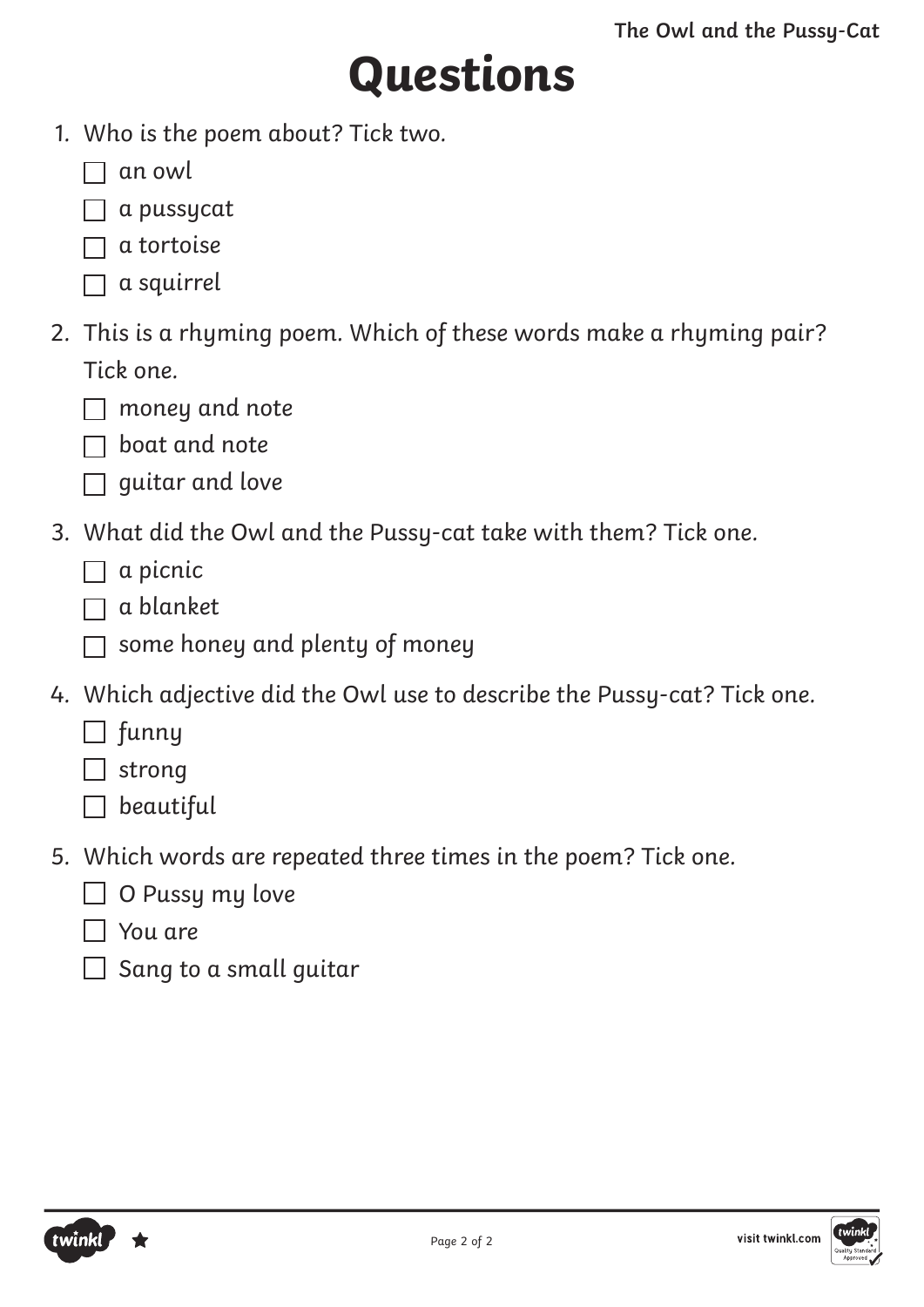### **Answers**

- 1. Who is the poem about? Tick two.
	- $\overline{v}$  an owl
	- $\overline{a}$  a pussycat
	- $\Box$  a tortoise
	- $\Box$  a squirrel
- 2. This is a rhyming poem. Which of these words make a rhyming pair? Tick one.
	- $\Box$  money and note
	- $\overline{\vee}$  boat and note
	- $\Box$  guitar and love
- 3. What did the Owl and the Pussy-cat take with them? Tick one.
	- $\Box$  a picnic
	- $\Box$  a blanket
	- $\sqrt{ }$  some honey and plenty of money
- 4. Which adjective did the Owl use to describe the Pussy-cat? Tick one.
	- $\Box$  funny
	- $\Box$  strong
	- $\overline{M}$  beautiful
- 5. Which words are repeated three times in the poem? Tick one.
	- □ O Pussy my love
	- $\overline{\vee}$  You are
	- $\Box$  Sang to a small guitar



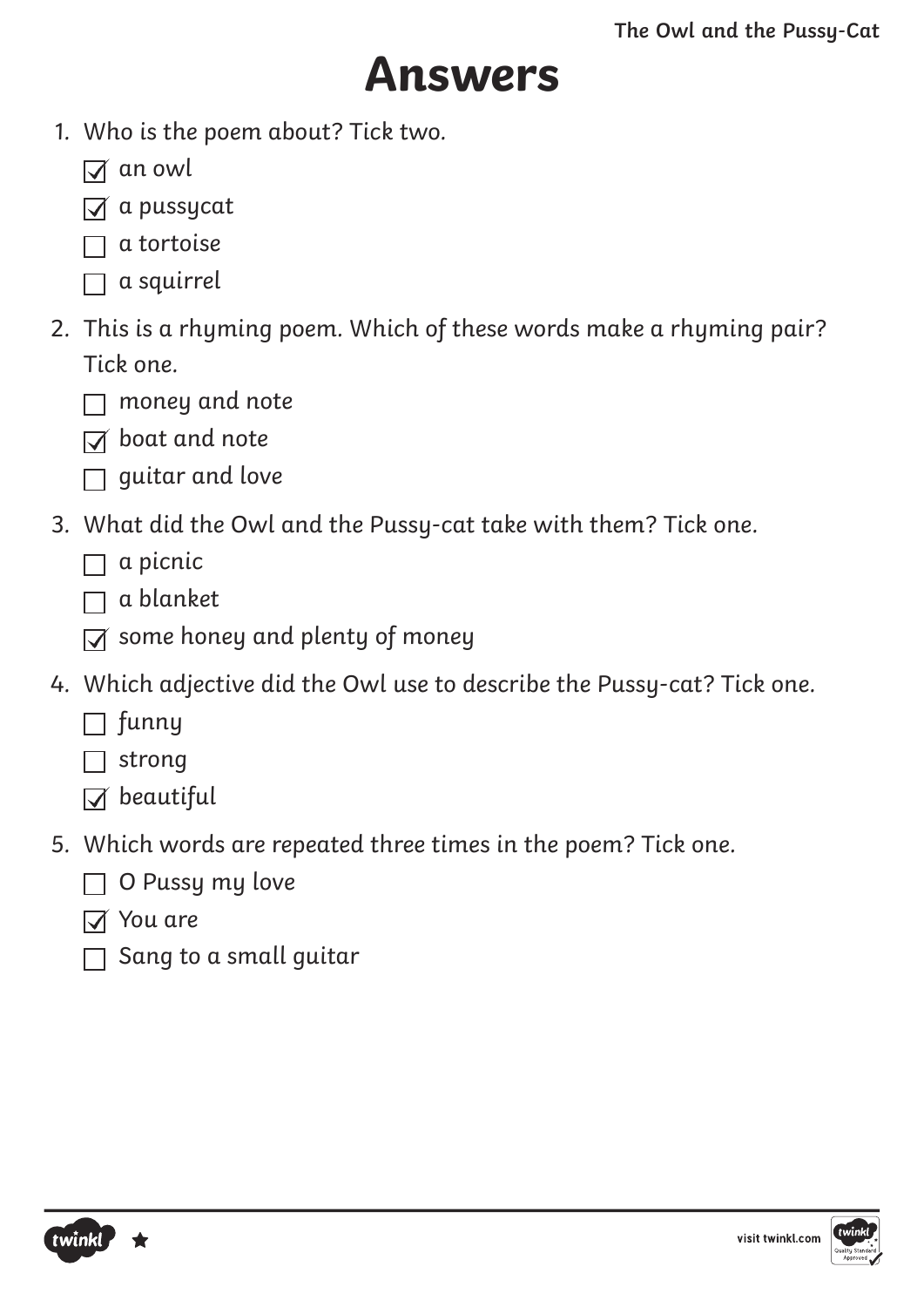### by Edward Lear

The Owl and the Pussy-cat went to sea In a beautiful pea-green boat, They took some honey, and plenty of money, Wrapped up in a five-pound note. The Owl looked up to the stars above, And sang to a small guitar, "O lovely Pussy! O Pussy, my love, What a beautiful Pussy you are, You are,

> You are! What a beautiful Pussy you are!"

Pussy said to the Owl, "You elegant fowl! How charmingly sweet you sing! O let us be married! Too long we have tarried: But what shall we do for a ring?" They sailed away, for a year and a day, To the land where the Bong-Tree grows And there in a wood a Piggy-wig stood With a ring at the end of his nose, His nose,

> His nose, With a ring at the end of his nose.



visit twinkl.com



ρ

twinkl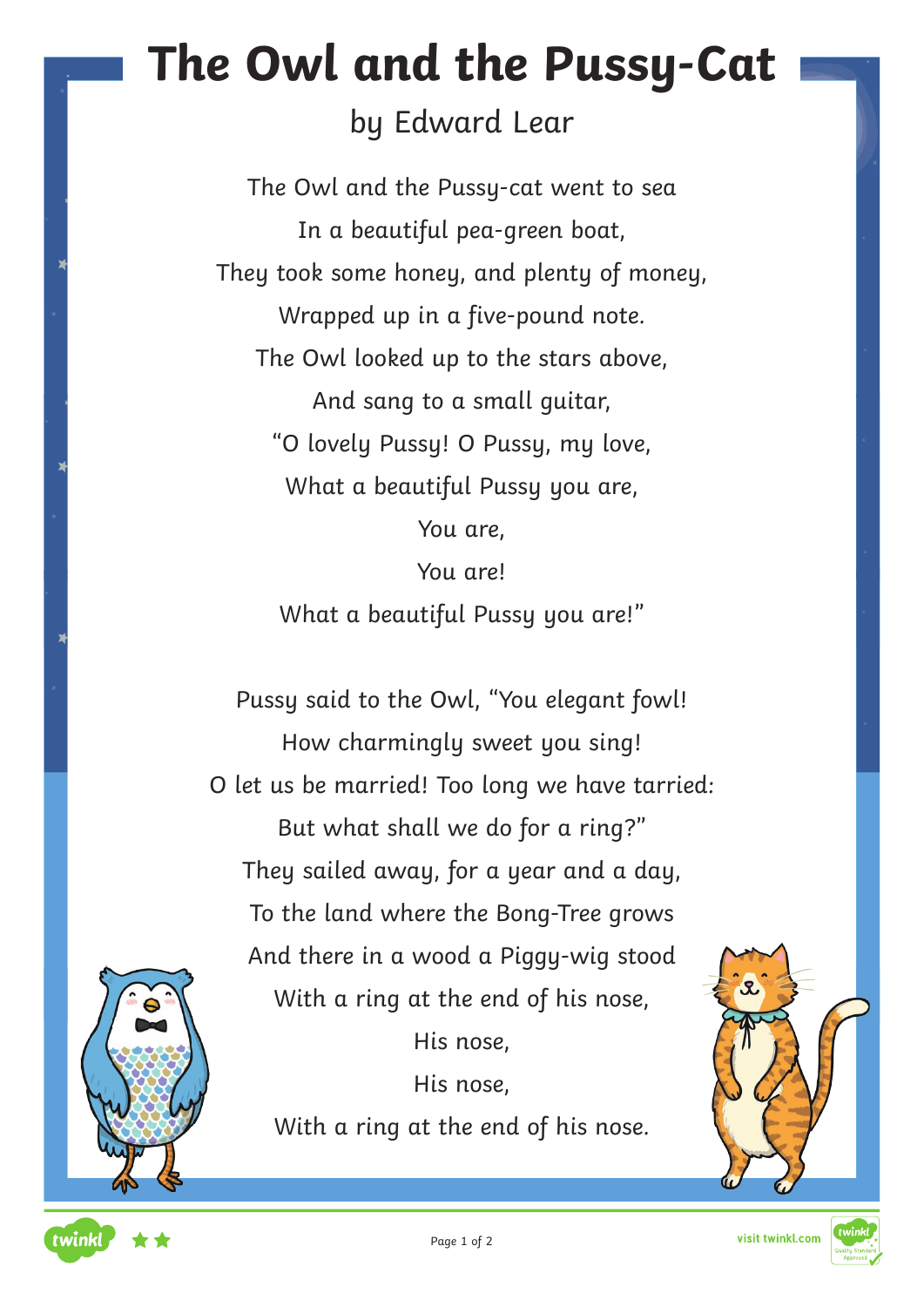# **Questions**

- 1. What did the Owl and the Pussy-cat travel in? Tick one.
	- $\Box$  a beautiful pea-green boat

 $\Box$  a lovely sea-blue bus

- $\Box$  a pretty rose-red car
- 2. How long did the Owl and the Pussy-cat sail for? Tick one.
	- $\Box$  a day
	- $\overline{\phantom{a}}$  a week
	- $\Box$  a year and a day
- 3. Draw a line to match the rhyming words. One has been done for you.



- 4. In the poem, the guitar is described as 'small'. Tick one word which means the same as 'small'.
	- $\Box$  big
	- $\Box$  little
	- $\Box$  wide
- 5. Write in the missing words to complete the sentence.

There in a wood a stood.

Bong-Tree | Piggy-wig | Pussy-cat



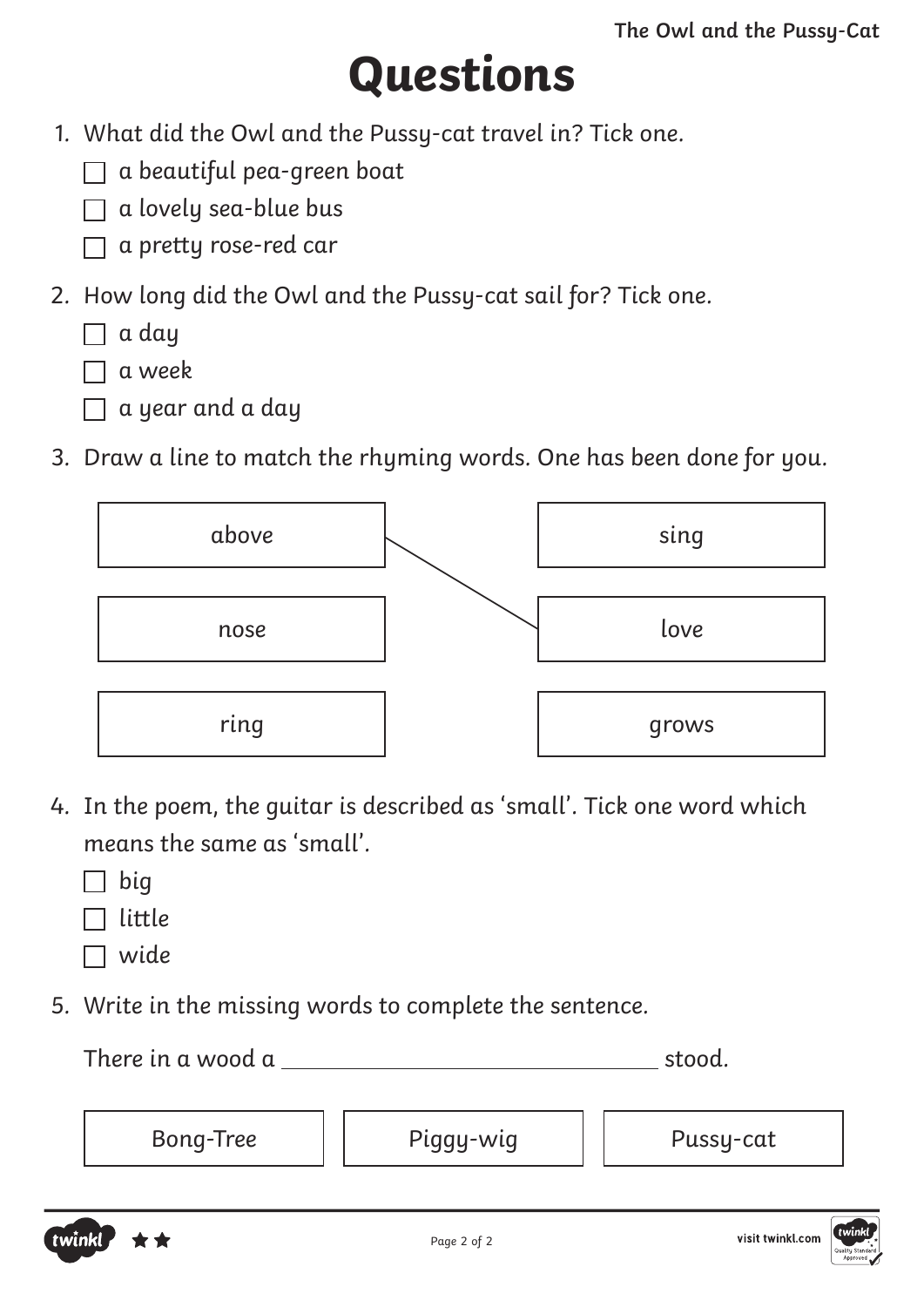### **Answers**

- 1. What did the Owl and the Pussy-cat travel in? Tick one.
	- $\overline{a}$  a beautiful pea-green boat
	- $\Box$  a lovely sea-blue bus
	- $\Box$  a pretty rose-red car
- 2. How long did the Owl and the Pussy-cat sail for? Tick one.
	- $\Box$  a day
	- a week
	- $\overline{\triangleleft}$  a year and a day
- 3. Draw a line to match the rhyming words. One has been done for you.



- 4. In the poem, the guitar is described as 'small'. Tick one word which means the same as 'small'.
	- $\Box$  big
	- $\overline{\vee}$  little
	- $\Box$  wide
- 5. Write in the missing words to complete the sentence.

There in a wood a **Piggy-wig** stood.





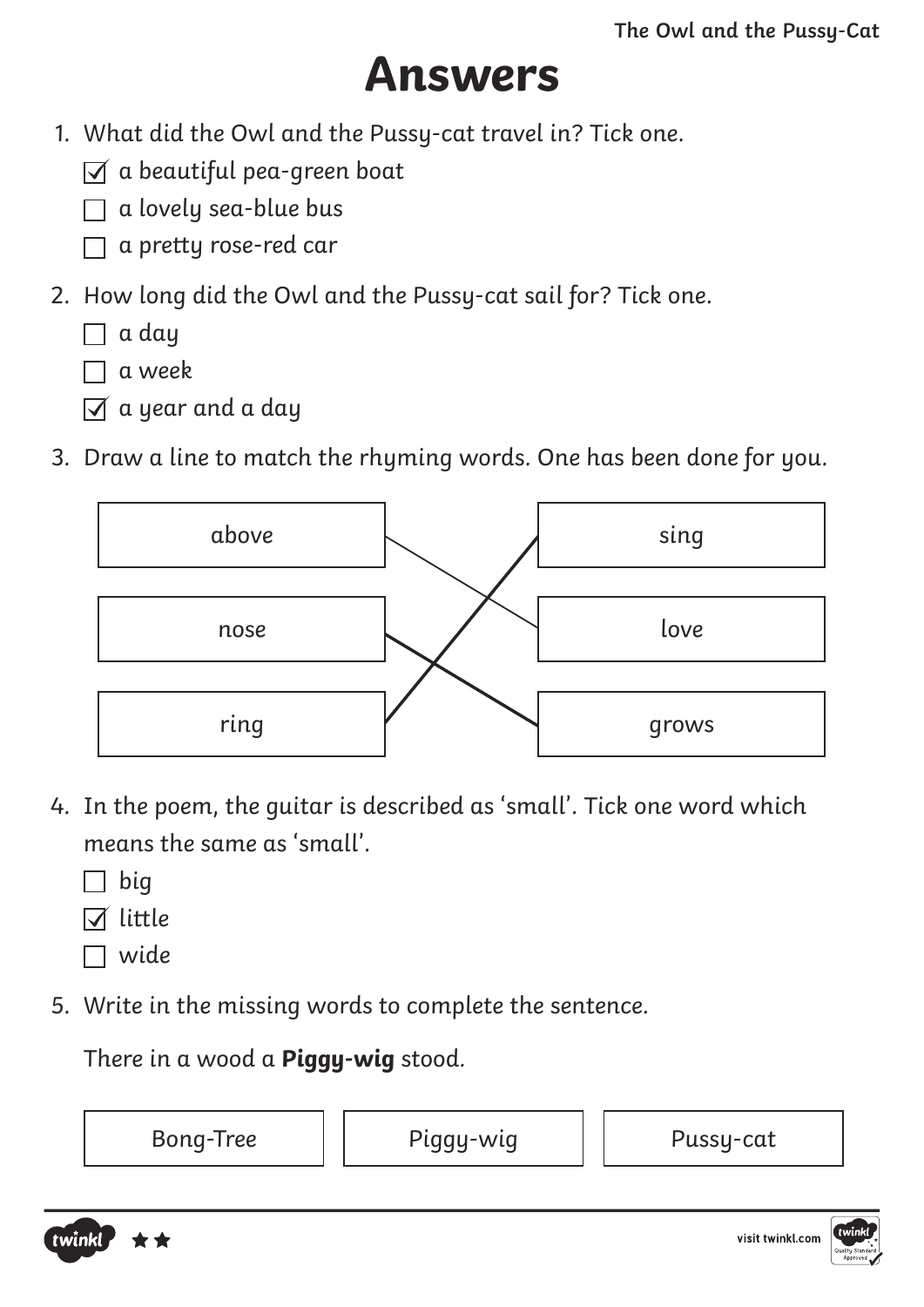### by Edward Lear

The Owl and the Pussy-cat went to sea In a beautiful pea-green boat, They took some honey, and plenty of money, Wrapped up in a five-pound note. The Owl looked up to the stars above, And sang to a small guitar, "O lovely Pussy! O Pussy, my love, What a beautiful Pussy you are, You are,

You are! What a beautiful Pussy you are!"

Pussy said to the Owl, "You elegant fowl! How charmingly sweet you sing! O let us be married! Too long we have tarried: But what shall we do for a ring?" They sailed away, for a year and a day, To the land where the Bong-Tree grows And there in a wood a Piggy-wig stood With a ring at the end of his nose, His nose,

His nose, With a ring at the end of his nose.





◒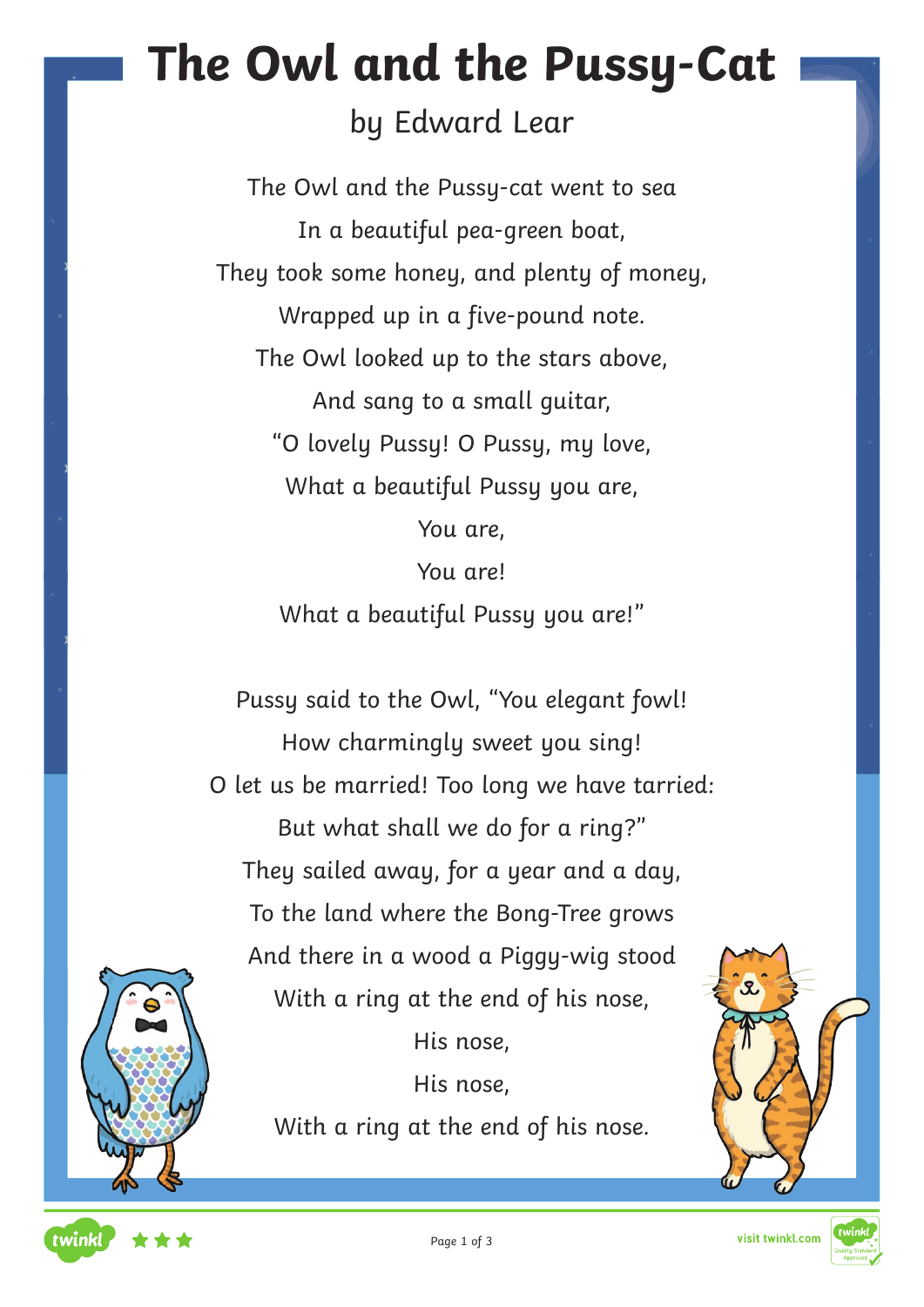"Dear Pig, are you willing to sell for one shilling Your ring?" Said the Piggy, "I will." So they took it away, and were married next day By the Turkey who lives on the hill. They dined on mince, and slices of quince, Which they ate with a runcible spoon; And hand in hand, on the edge of the sand, They danced by the light of the moon, The moon, The moon,

They danced by the light of the moon.



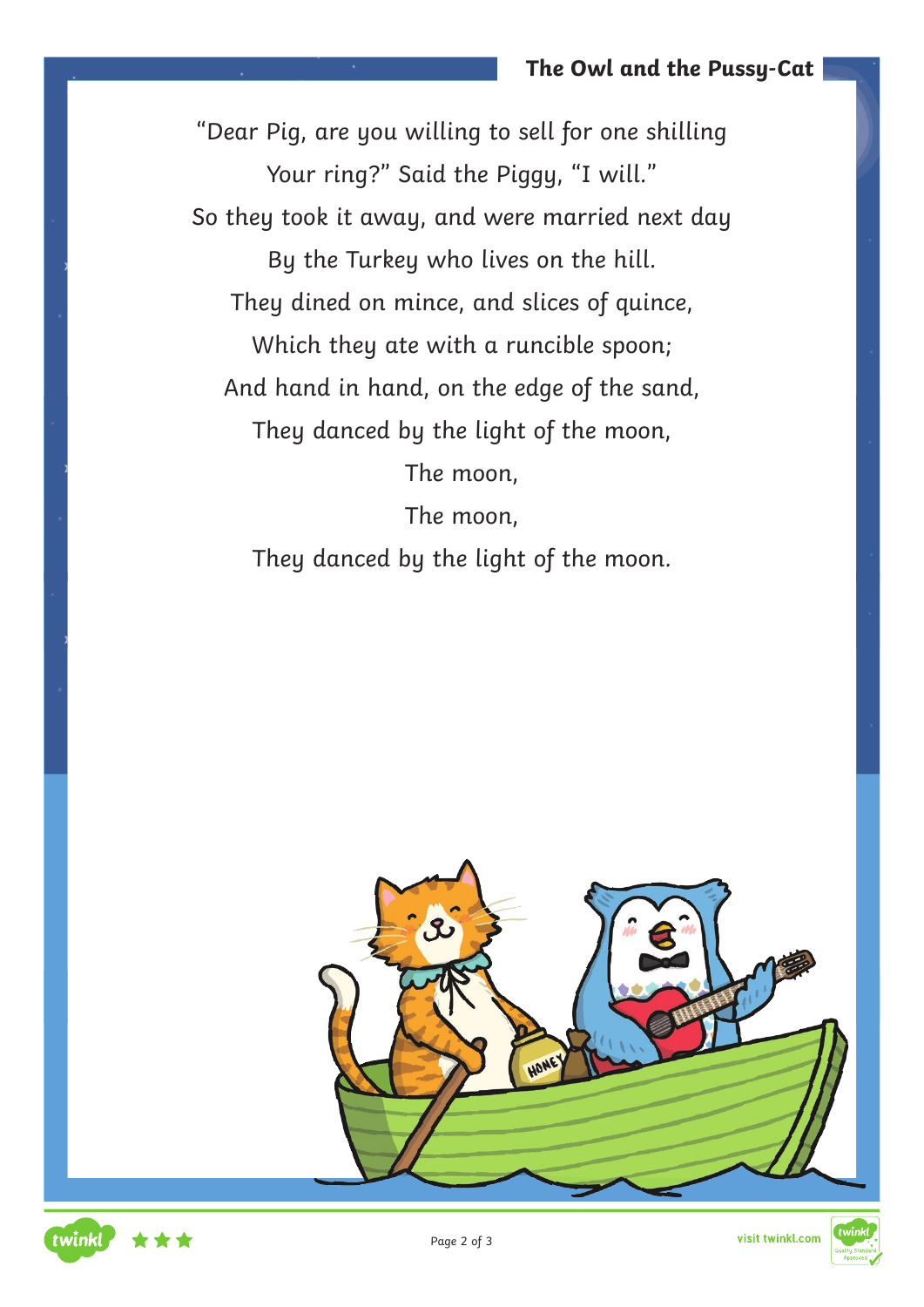## **Questions**

- 1. How many verses are there in the poem? Tick one.
	- two
	- $\Box$  three
	- $\Box$  four
- 2. Which two adjectives are used to describe the boat in the second line of the poem?
- 3. Each verse of the poem has some repeated words. Where do they appear in the verse? Tick one.
	- $\Box$  at the beginning
	- $\Box$  at the end
	- $\Box$  in the middle
- 4. The Owl and the Pussy-cat did three things in the last verse of the poem. What were they?

- 5. At what time of day is the poem set? How do you know?
- 6. The animals in the poem can talk. Do you think it would be good if animals could talk? Explain your answer.